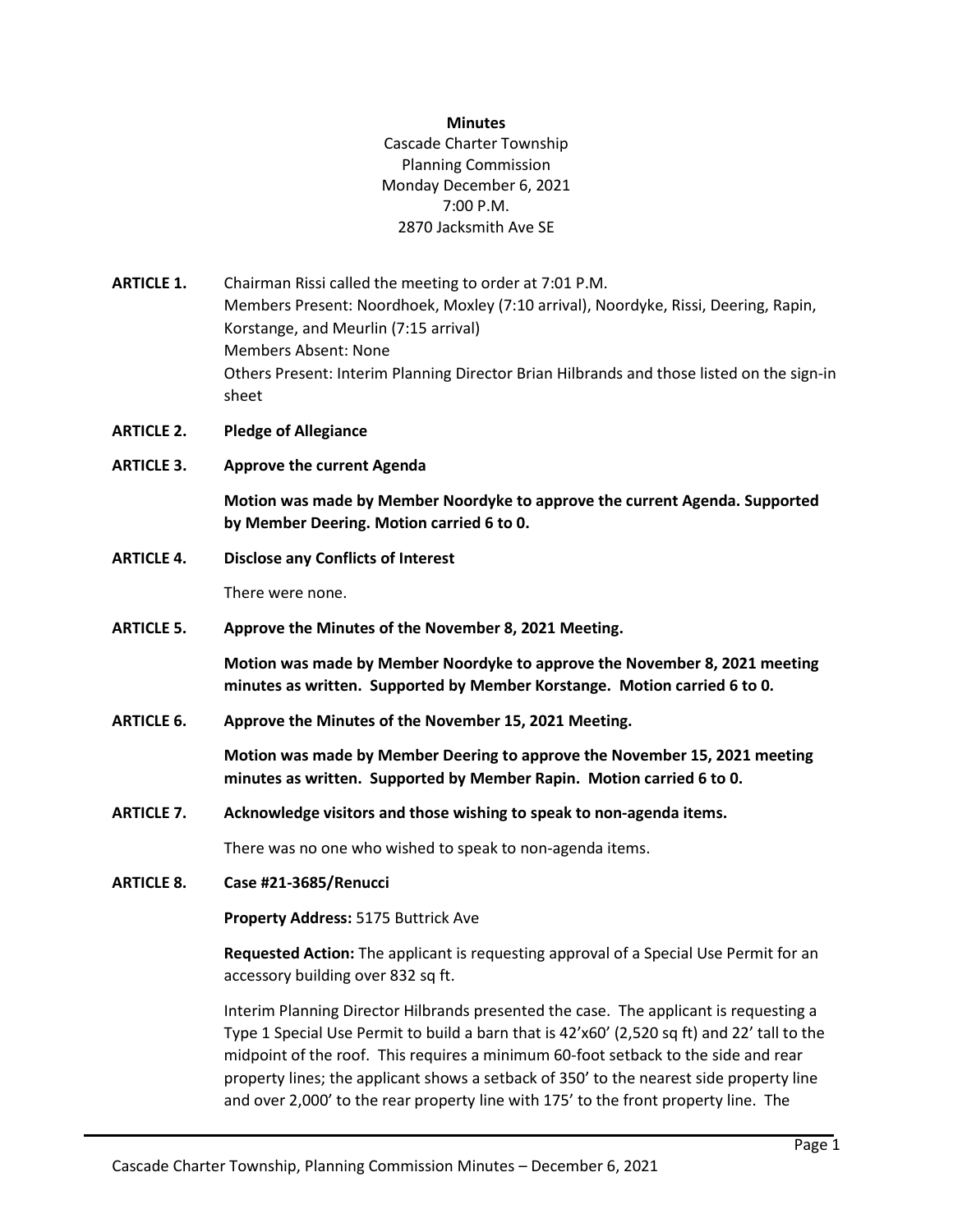building is replacing a barn that burned down but there is no home on the property, which is typically a requirement to build an accessory building. The applicant received a variance from the Zoning Board of Appeals at the June 8<sup>th</sup>, 2021 meeting to permit an accessory building on the property. The applicant indicated that they intend to use the building for storage of equipment that will be used to maintain the property. The building will consist of metal roofing and wood siding and is a typical size for such a large parcel. The applicant appears to meet township standards for an accessory building so Staff recommend approval of the Special Use Permit with the two conditions: the building cannot be used for living space or to run a business and any outdoor lighting meets township regulations.

John Renucci (7150 Gladys) came forward to answer questions. Member Noordyke asked if there were any material differences between the previous barn and the one he intended to build. Renucci said that the previous barn was all wood and from the turn of the century. The foundation is in disrepair, containing many cracks, so they need to build a new one. The barn was burned down from arson so they just want to rebuild it. It will be used for the same purpose as before and the size will be similar but it will be more longitudinal than square.

**Motion was made by Member Rapin to go to public hearing. Supported by Member Deering.**

There was no one who wished to speak.

**Member Korstange motioned to close public hearing. Supported by Member Rapin.** 

**Motion was made by Member Noordyke to approve the Special Use Permit with the conditions listed by staff. Supported by Member Korstange. Motion carried 6 to 0.**

**ARTICLE 9. Approval of the 2022 Meeting Schedule**

**Motion was made by Member Rapin to approve the 2022 Meeting Schedule as written. Supported by Member Deering. Motion carried 6 to 0.**

## **ARTICLE 10. Old Business**

**Planning Commission Bylaws Discussion:** Chair Rissi said that the previous law firm that the township used thought that section 23 of the township zoning ordinance was sufficient as bylaws for the Planning Commission. Other attorneys expressed concern that the Planning Commission didn't have its own separate bylaws and the new township attorney, Foster and Swift agreed. Foster and Swift drafted bylaws and, about a week prior to this meeting, Chair Rissi, Interim Planning Director Hilbrands, and Manager Swayze got together to go through the draft, making small adjustments in wording and looking for anything that didn't match how the commission operates. These draft bylaws fit the zoning ordinance and add additional content. The bylaws have to be in agreement with the zoning ordinance; if they do not agree, the zoning ordinance will have to be amended which requires board approval.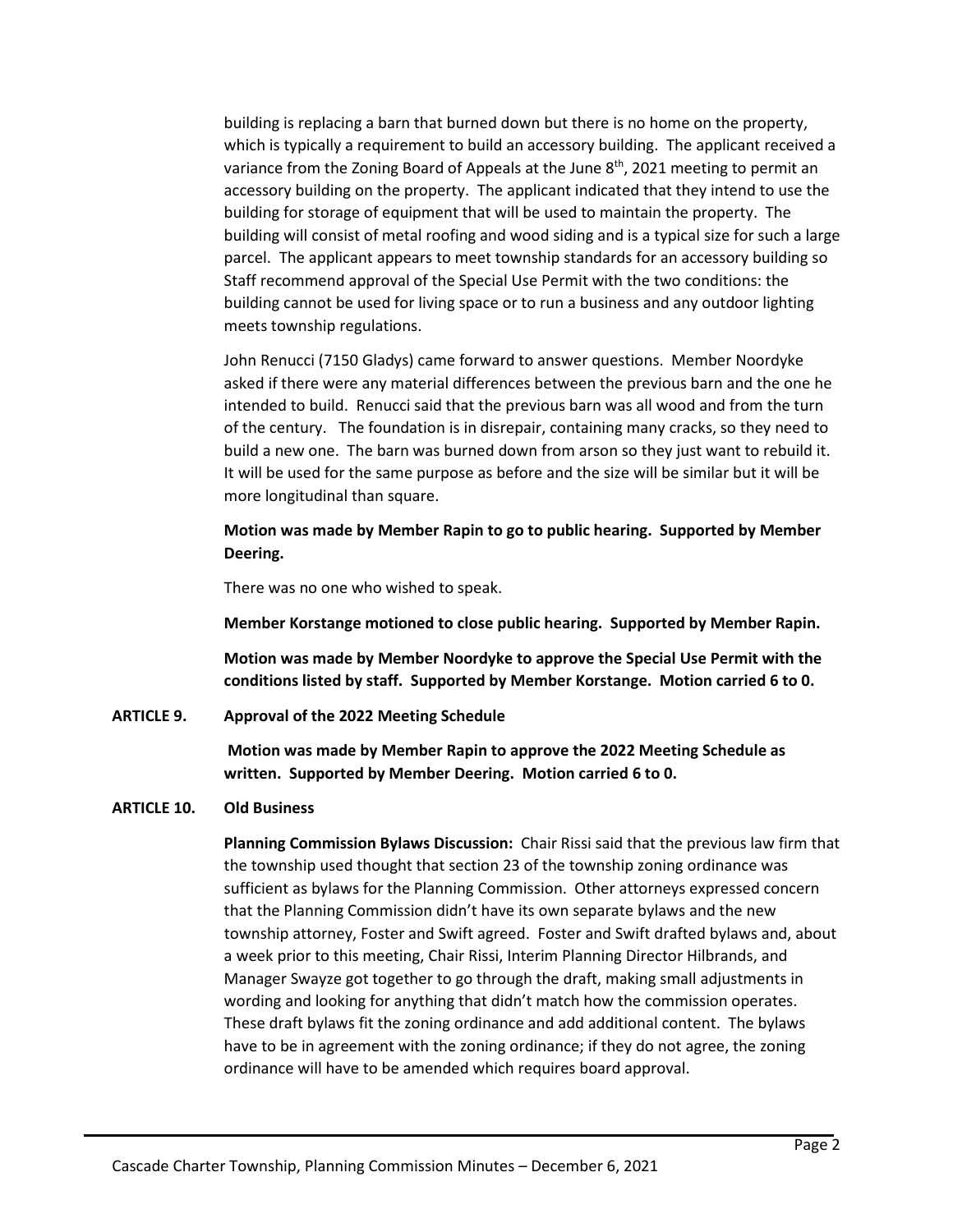Member Moxley joined the meeting at 7:10 p.m.

Member Deering shared that she thinks the content of these bylaws include information she wished she had known when she joined the Planning Commission. Chair Rissi agreed and said that he is working on a document that includes this kind of information so that future board members are better prepared and know where to look for information.

Member Moxley said that he had a point of confusion in the section regarding members that are on more than one board. He asked if, when they vote on a case with one board, are they to abstain from voting on the same case with the other board. Chair Rissi said that if it was the Zoning Board, for example, the member would vote on the case with the Planning Commission and then abstain when it came to the Zoning Board because the case would always come to the Planning Commission first. Cases that go to the Zoning Board of Appeals are only going there because they've already gone to the Planning Commission first and are appealing the Planning Commission's decisions.

Member Meurlin joined the meeting at 7:15 p.m.

Member Meurlin said that this bylaw draft does not match what Mike Homier from Foster and Swift suggested and doesn't accomplish what they want the bylaws to do. The current bylaws are found in chapter 23 of the zoning ordinance and he believes that this bylaw draft only restates chapter 23 with some small variations. He saw moving the bylaws out of the zoning ordinance as a way to give the Planning Commission more flexibility in how they self-govern. He said it is rare that you would ever see the bylaws in the zoning ordinance because that needs to go through hearings and is more difficult to change than a separate set of bylaws.

Chair Rissi said that, with the provisions currently drafted, they can change the bylaws as needed, as long as they don't conflict with the zoning ordinance. Member Meurlin said that any changes to the bylaws would conflict with the zoning ordinance as they are basically the same. Chair Rissi disagreed, saying that there are many things they can add without conflicting. Member Meurlin said that Mr. Homier suggested they work on creating bylaws where they don't have to worry about conflicting. He referenced the memo he and Chair Rissi had received about the Open Meetings Act where there was much discussion about how the Planning Commission couldn't take action unless they were authorized under their charter or the zoning ordinance; they saw this as blocking progress and as a situation they could mitigate with new bylaws.

Member Meurlin said that, since the Roundhill subcommittee will most likely be suggesting changes to the zoning ordinance, this can be one of those changes and the Planning Commission will be able to change their procedural bylaws as they see fit. Then the commission would be subject to the law of the state of Michigan rather than the law of the zoning ordinance.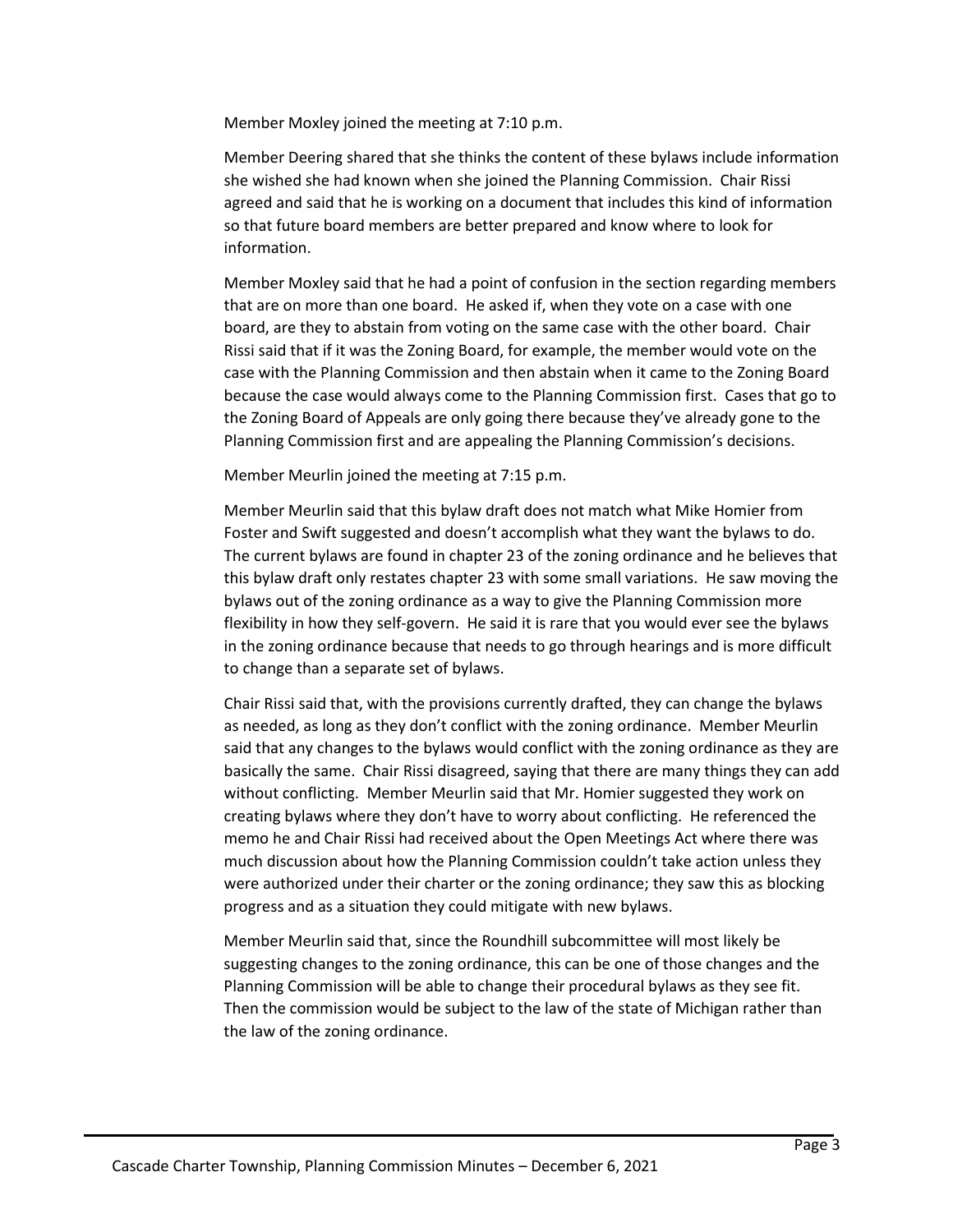Member Rapin said that he sees rule 11 as the way the bylaws can be changed over time. This would pull the bylaws out of the ordinance so that they wouldn't have to be consulted every time they want to make a change.

Chair Rissi said that the commission still has to be in compliance with the zoning ordinance but that what Member Meurlin is saying is that the commission can create bylaws and then ask the Township Board to get rid of section 23 as the bylaws would be replacing it. He then asked Member Meurlin why the lawyers would write these bylaws but then not agree with what was written and tell them they should be doing something else.

Member Meurlin said that he had asked them the same question and the lawyers said that the commission had to start somewhere and turn the draft into bylaws that would meet their needs. Member Meurlin said that he likes to have information from experienced sources when considering an unfamiliar problem. He wanted information on what other townships are doing, then to integrate the suggestions that make sense for Cascade, eventually taking them to the Board of Trustees, with the Roundhill investigation recommendations.

Member Korstange stated that she had noticed there were memos and documents brought up at Planning Commission meetings and were referenced as if everyone had received them when that was not in fact the case. She feels out of the loop when this happens and she doesn't believe that's how the Planning Commission should operate. Member Meurlin admitted that it was a process flaw and, if he is the one getting the information, he sends it to Chair Rissi. Chair Rissi said that he didn't send out the Open Meetings Act memo because it was related to the Roundhill Subcommittee and it was discussed there. The reason the Rules of Conduct information wasn't sent out was because they haven't gotten it onto the agenda yet. Member Meurlin said that he sends information to Chair Rissi and maybe he should note on the information that Chair Rissi should send it out to the other members.

Member Noordyke asked where they were in the process of getting the email address for the commission that they had requested 18 months ago. Interim Planning Director Hilbrands said that he hasn't heard anything from Manager Swayze recently that was related to getting the email address. Member Noordhoek said that he had asked Manager Swayze about it multiple times and hadn't gotten any update. Members Noordhoek, Noordyke, and Korstange all said they would reach out to Manager Swayze again on the next day and encouraged the other Planning Commission members to do the same. Member Korstange said that last she heard it was an issue of switching servers and Member Noordyke said he is in that business and it takes less than 48 hours.

Member Korstange said that she likes this draft of the bylaws as it is general but also gives some structure. She thought they should see if the Township Board would remove the section in rule number one that references chapter 23 of the zoning ordinance and that, other than some things that should be added, not getting too detailed would be a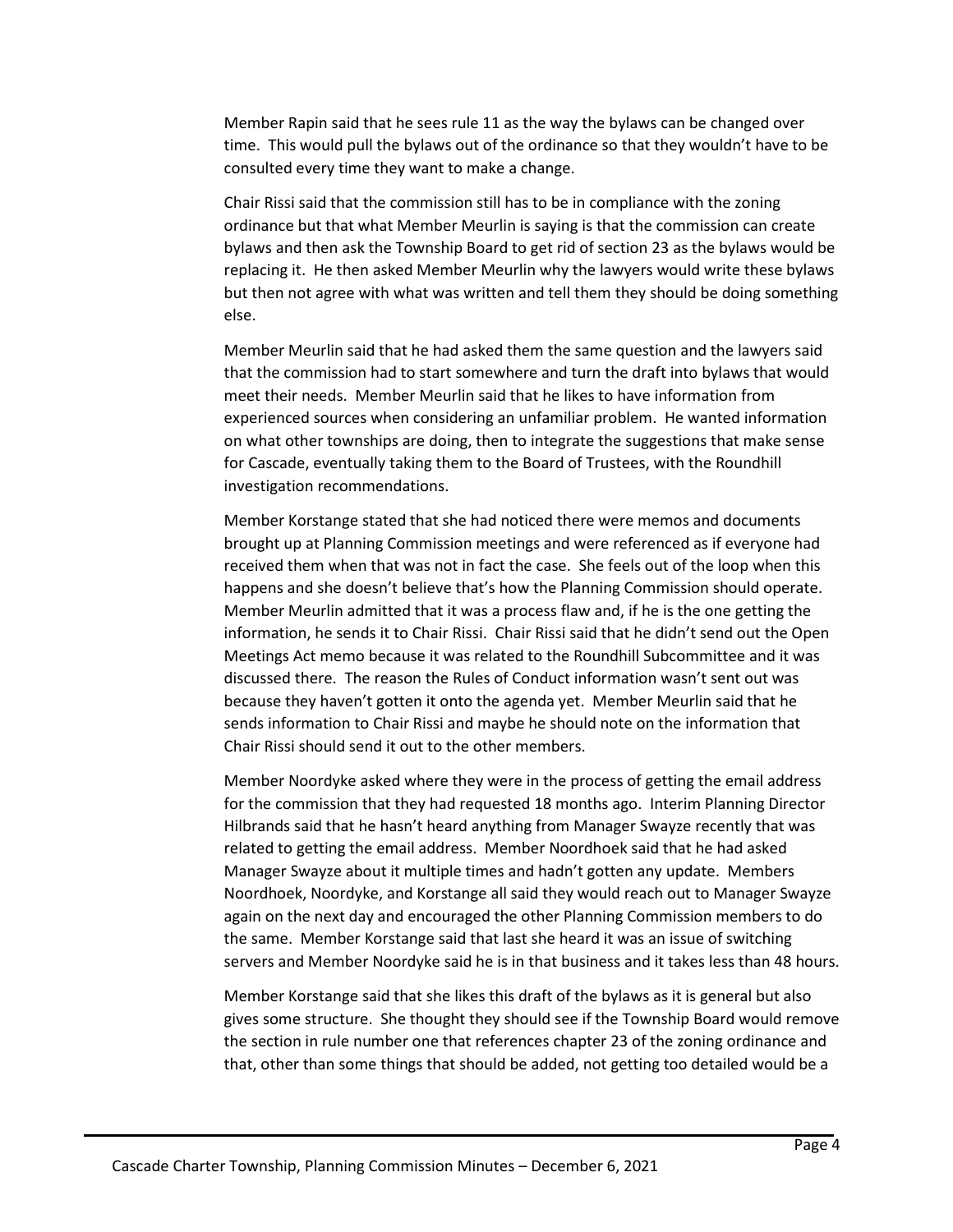benefit so that there are less restrictions to work around. She also thinks they would be very informational for new members.

Member Meurlin said that he doesn't want his bylaws written as rules. He said they should be in articles and sections; Chair Rissi and Member Korstange agreed with him. He said that the way the attorney wrote the bylaws makes them even less flexible than chapter 23 such as in 2.2 where it says that 'the Planning Commission shall consist of nine members representing all major interests in the township. Member Meurlin does not believe that nine members can represent all major interests. Member Deering recommended striking the word 'all' and the commission was in agreement.

Member Meurlin brought up the second sentence in the zoning ordinance that states that 'unexcused failure to attend three consecutive regular meetings or 50% of the meetings in a 12-month period shall be considered nonfeasance' and noted that the attorney took out the word 'unexcused' when drafting the new bylaws. Chair Rissi said that it states that it's up to the Chair to initiate any action on this and Member Meurlin pointed out that it says 'you shall' and doesn't give the Chair an option. Member Meurlin suggested changing the 'shall' to 'may'. Member Korstange requested the decision to remove a member due to excessive absences come to the commission for their opinion and approval so it doesn't all fall on the Chair.

Member Deering pointed out section 6.2 that is more lenient on attendance. She said that it is "or 50% or more of the regularly scheduled meetings in a calendar year, subject to review and possible recommendation for removal from the township board. Exceptions may be made for absences." Member Meurlin, Chair Rissi, Member Noordyke, and Member Korstange all expressed agreement that they should use section 6.2 and strike section 3.3 except for it's first sentence.

Section 4.1 says 'we must perform all of the actions required by law,' and Member Meurlin questioned if the commission is currently abiding by that now with respect to their planning responsibilities. He said they are doing great with the material that the Planning Department brings to the commission for project approvals but under the Planning Enabling Act of Michigan have planning responsibility that is their first duty. This brings up the master plan/township plan/strategic plan for the township and means that the Planning Commission has to approve the plan where the Township Board could then disapprove of what this commission submitted and suggest changes, sending it back to the Planning Commission. If an agreement can't be reached, members of the Planning Commission are also subject to removal by the board but that requires a process to be carried out. This is how the Planning Commission previously got into the conversation about a strategic plan, though not with approval from the board. When the strategic plan was identified as the 'Township Board Strategic Plan' January of 2021, the citizens did not approve of this naming and it was changed to 'Cascade Township's Strategic Plan'. He suggests that the word "must" being used means that they are not carrying out their duty of assisting with the creation and execution of the strategic plan.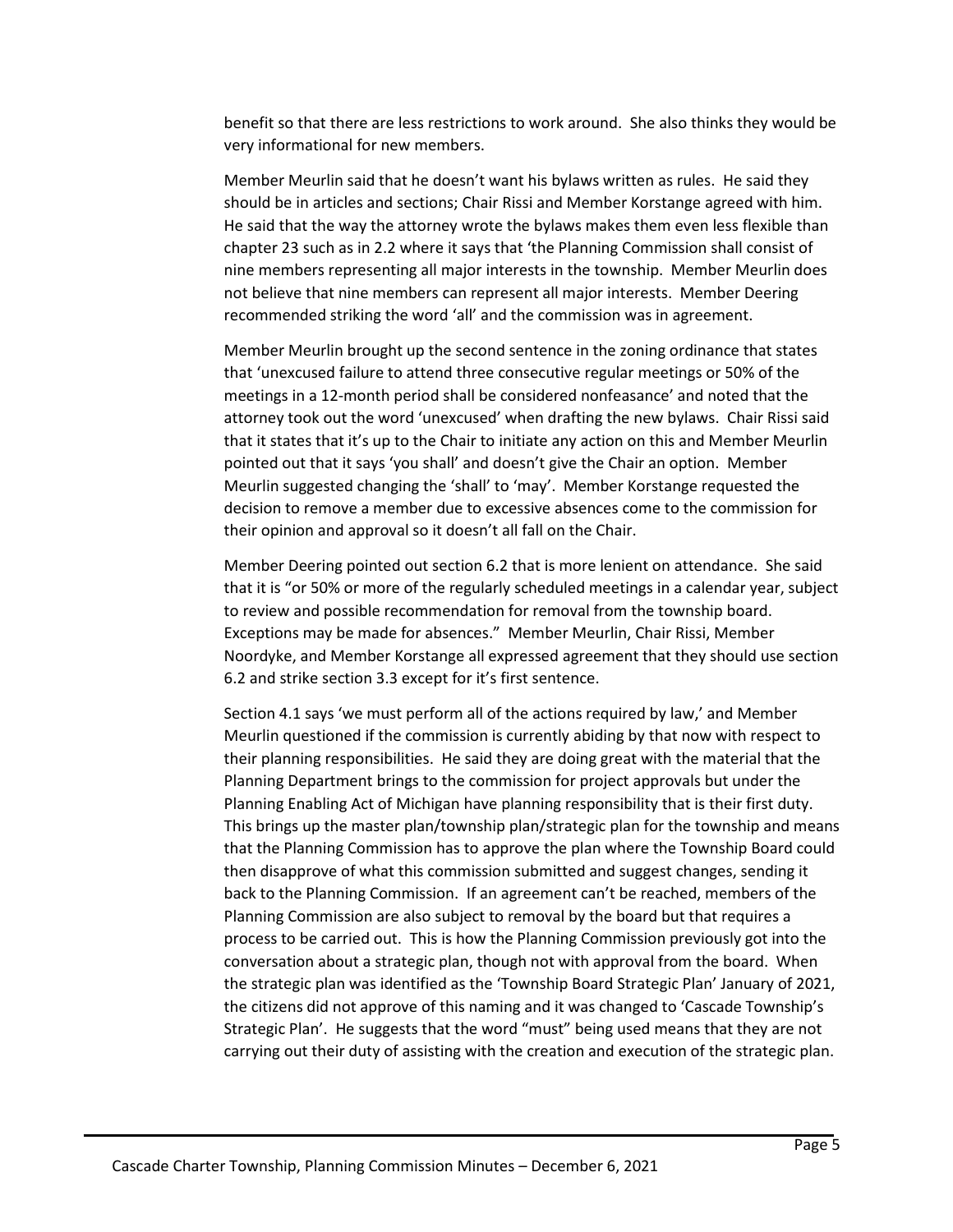Member Meurlin said that Mr. Homier believes that the Rules of Conduct should be added into the bylaws. He said that the ex parte communications are in there and he hadn't had time to see what was missing for the Rules of Conduct that are in the draft. Chair Rissi stated that he spoke to Interim Planning Director Hilbrands and they would be working on those at the December 20 meeting or the first meeting of the year in January, like the commission normally does. Member Meurlin said that the ex parte communications and the section on conflicts of interest are in both documents and questioned if Chair Rissi was suggesting those pieces are taken out of the bylaws and added to a new document called the Rules of Conduct. Chair Rissi suggested referencing a separate document so that, if the ex parte communication rules or the Rules of Conduct are changed, they can just amend the exhibits rather than the bylaws. Member Meurlin stated that it's as easy to amend the bylaws as it is to amend the Rules of Conduct but the Rules of Conduct provide a different role than the bylaws. He said he wouldn't generally put a section on conflicts of interests in the bylaws, they would go in a separate document because that is always the most fought over provision, according to Mr. Homier. Member Rapin said that he would be in favor of pulling the conflicts of interest section into its own document that is referenced here. Member Korstange asked if most companies have a separate document that has to be signed on a yearly basis. Member Meurlin said that she is correct and every company he has either worked for or counseled has had a separate document. Member Korstange suggested in 3.3, removal from office, it be mentioned that violating the rules of conduct is a reason for removal from office, in addition to the other reasons to be removed from office.

Chair Rissi asked if the way to begin a member's removal from office should be a majority of members asking the chair to make a recommendation to the board for the member's removal. Member Korstange said that she thought the Planning Commission should make a recommendation as a whole. Chair Rissi said that the reason he thinks it should be worded differently is because some members may not be comfortable publicly complaining about another member. Member Korstange said that she feels that would be ex parte communication and any member should be able to stand in front of the commission and tell them that they have a problem with them, otherwise they shouldn't be a commission member; Member Meurlin agreed. Chair Rissi shared his concern that there will eventually be a group of shy members who have a problem with someone on the commission but won't confront the person. Member Korstange said that would make it the Chair's job to support the person and bring it up anonymously. Member Korstange said that she didn't know if it was allowed but maybe they could ask the member in question to leave the room while they talked about it or go into something like a closed session but she feels that anyone who wants to bring up a complaint about another member should feel confident enough in what they're saying to state it in front of the other members and on the record. Member Meurlin suggested they may be allowed to go into closed session. Chair Rissi said that he didn't believe there's anything in section 23 about going into closed session. Member Meurlin said that they are subject to the Open Meetings Act but that, at the township level, it can be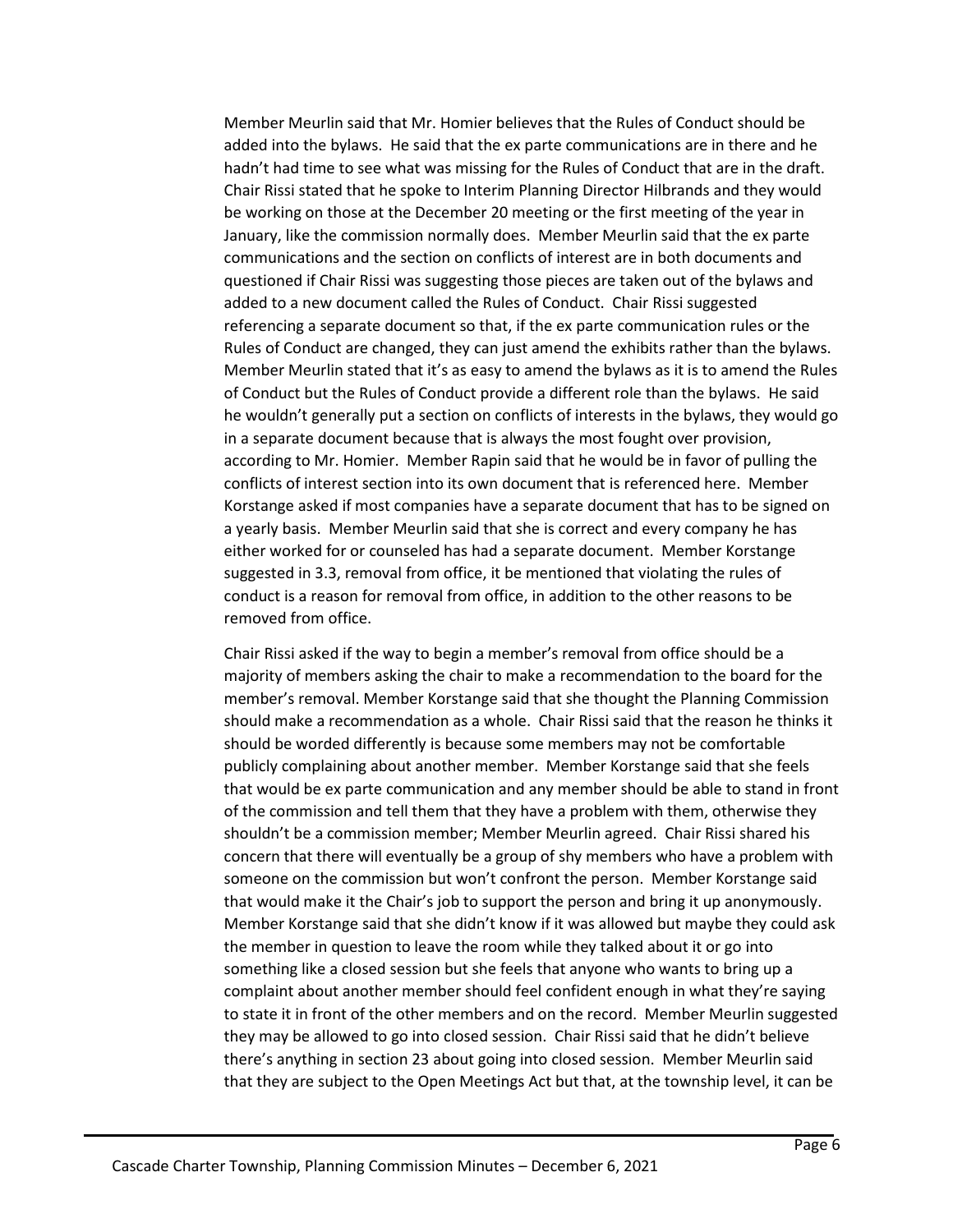in closed session if the employee requested it. There was then conversation on if Commission members are township employees and if they are afforded the ability to go into private session. Member Meurlin said that there is a notion in corporate law that directors and commissioners require a super majority to ask someone to leave; the person can stay in the meeting if they want to answer questions and convert members to their side of the story but members don't have to stay when they're being recommended for removal. Member Korstange said that she thought it would be largely unfair for members to come to the Chair to complain about one person in private, then the Chair go to the board requesting removal without hearing their side of the story. Chair Rissi said that, if it were him, he would bring it to the Planning Commission for their opinion before taking it to the board but Member Meurlin said some chairmen may not. Chair Rissi summarized that the Planning Commission would make the recommendation to the Township Board to have a member removed, specifying the reasons.

Member Meurlin shared that, when they come back to conflicts of interest in the Rules of Conduct, he believes that the document is not specific enough when it comes to what qualifies as a conflict of interest and thinks it should be broader, also considering immediate family's interest as being a conflict of interest for the commission member. He noted in section 4.4 (A3) that it says all others are to decide if a member of the Planning Commission has violated their code of conduct in relation to any professional licenses they hold; he sees this as inappropriate. He also pointed out that there is something in the Legal Code of Ethics that explains using the same rules in the larger community. Member Korstange shared that she didn't want to be held professionally responsible for the actions of the commission like when they talked about COVID earlier in the year and doesn't believe anyone's professional licenses should be affected by the decisions of the committee as a whole. It was decided that the best course of action would be to strike section 4.4 (A3).

Section 5.4 was the next section of the bylaws that Member Meurlin wanted to discuss. He believes that the agenda should be written by the Chairperson of the Planning Commission. He said that this circles back to members of the Planning Commission not being part of the planning division of Cascade. Chair Rissi said that he believes the Planning Commission is relying on staff input to create the agenda because the Planning Commission Chairperson's fulltime job is not being the Chairperson. Member Rapin said that he could see it stating it was, 'developed in consultation with the Planning Chairperson. Chair Rissi read the section saying, "Developed by the Planning Director and the Planning Commission Chairperson." Discussion was held regarding the correct wording. Member Korstange suggested it read, "May be developed by the Planning Director, then amended and approved by the Planning Commission Chairperson."

Moving to section 5.4, the last sentence, Member Meurlin suggested changing it to, "provided the same does not violate any applicable law." Member Noordyke agreed on the change from 'comply' to 'does not violate'. Member Meurlin explained that this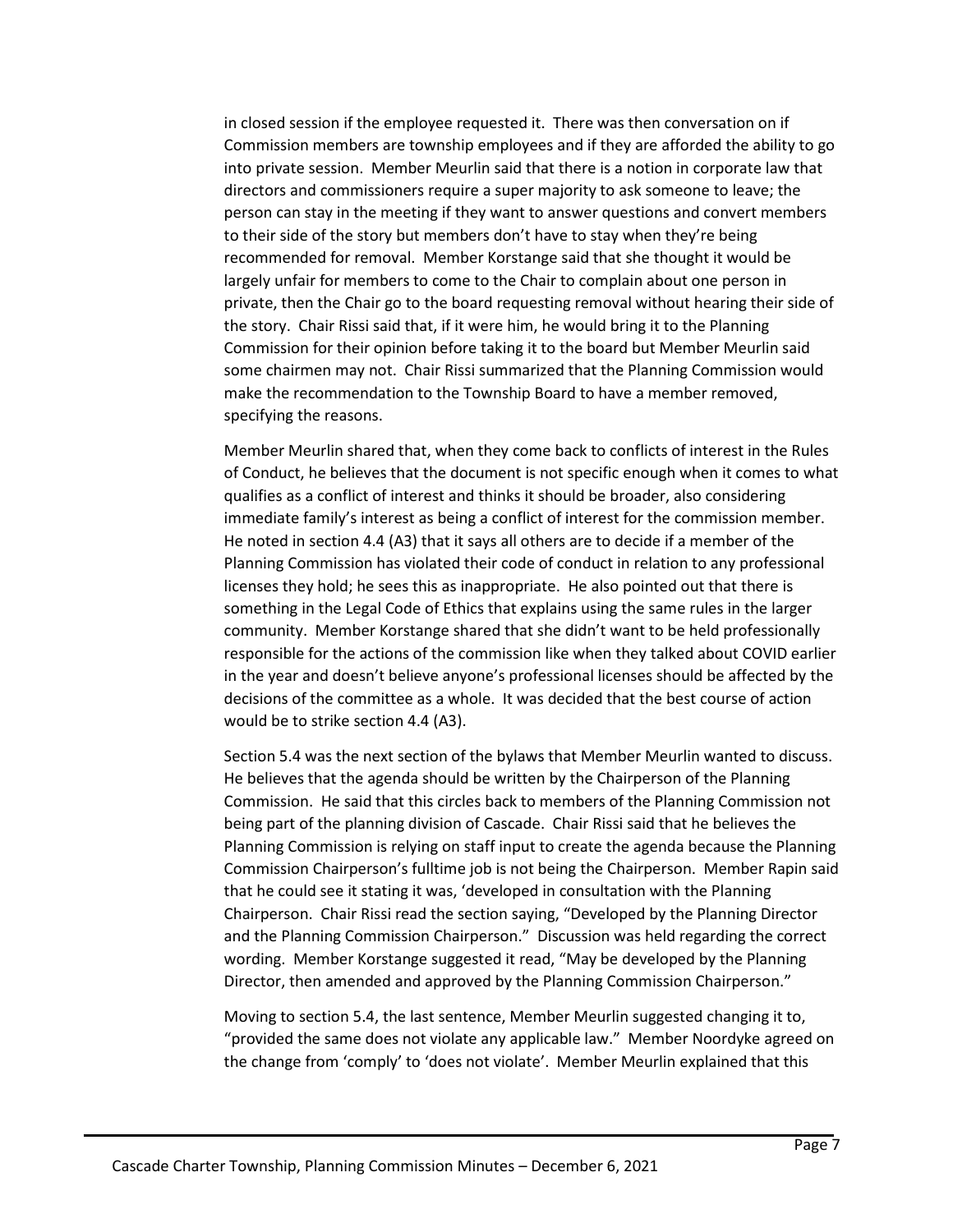change was important because they don't need to comply with the rules and look for listed reasons that the commission can take action, they just can't violate other laws.

In section 5.5, Member Meurlin said that the two sections that bother him are D and G. D regarding, "no person can speak more than once during public comment, excluding any comments made at a public hearing" and G regarding, "the planning commission will generally not respond to public comments but reserves the right, at its sole discretion, to make inquiries, correct factual errors or provide any other information as appropriate." Member Meurlin thinks that, regarding D, if a person speaks, then everyone else who wants to speaks, the person should be able to make a subsequent point in opposition to what they said earlier, they should have the chance. Member Korstange disagreed saying that it is a public hearing, not a public discussion or debate. Member Meurlin then said, "But that's where, I think again, if you were at the last board meeting, and you had a shotgun, we would have fewer board members today. And that's not me." Many members expressed that they didn't think that was an acceptable comment. Member Korstange replied, "I don't think you need to say that out loud." Member Rapin said, "I don't think that's funny. I don't think it's appropriate for this conversation. It's very inappropriate." Member Meurlin said, "I agree, it's very inappropriate, I wasn't the one, I was pissed royally, but I was not pissed the way the other people were." Chair Rissi said, "Ok, let's get back on track here a minute. Let me just back-" Member Meurlin said that, "This goes to the notion of repeatedly asking questions, and making comments, and sitting in front of a stone face group of individuals who do not respond at all." Members Rapin and Korstange both expressed their desire to keep both sections D and G. Member Rissi suggested adding an H that said, "The Planning Commission may choose to respond to questions asked in public comment and those will be answered" in some yet to be determined way. Member Korstange asked if they were referencing questions asked in the public comments or if they were referencing questions asked by the commission that took them past their time. Chair Rissi clarified that Member Meurlin's concern is that people will come to the meeting and ask questions and the Planning Commission is not obligated to answer. He is looking for an avenue for those questions to get answered. He is suggesting a provision that says questions will be answered, not necessarily right there at the meeting as discussion and research may need to occur first. The frustration comes from people asking questions at the meeting and never hearing anything back. Member Korstange and Chair Rissi worked out a rewording that said, "If requested, questions asked during public comment may not be answered at the public meeting, but will be followed up upon in a timely manner." Member Rapin said that he's seen Chair Rissi and former Chairs respond to inquiries even though it says they 'may' respond but he believes this wording would set an unrealistic expectation from residents that they will always get a response. Member Meurlin said that if this provision is included people will continue to get upset. Chair Rissi asked if this was already outlined in section 23. Members Rapin and Korstange suggested that the Planning Commission needs to focus on creating bylaws for themselves and not base their rules entirely on negative experiences with other boards. Member Meurlin said that the Planning Commission can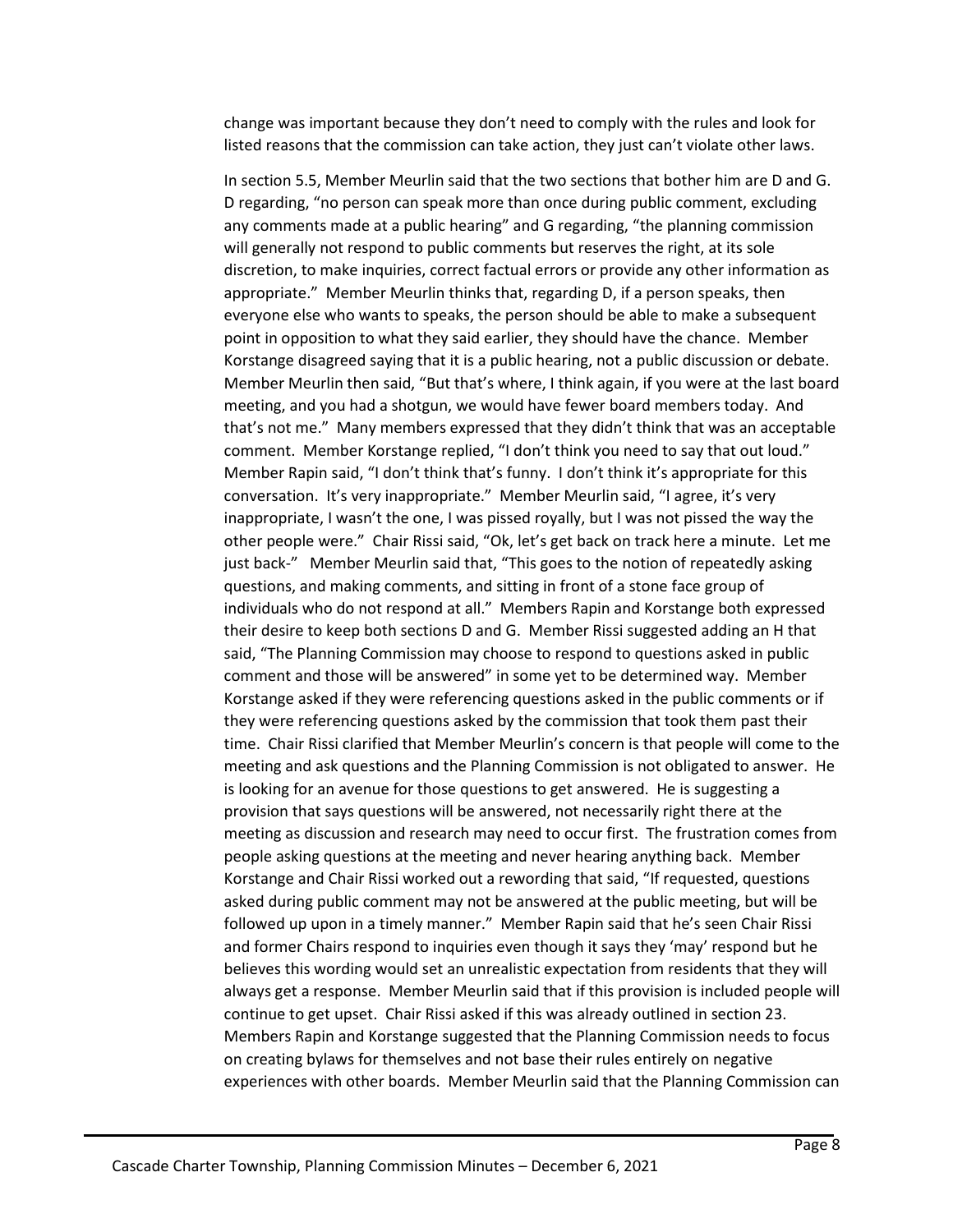be more or less responsive depending on who the chairperson is and Member Korstange corrected him, saying that she thinks it is more based on who the commission members are; Member Meurlin conceded. Member Korstange urged that she believes the intent of this section in the Planning Commission bylaws may not be the same intent as it has with other boards; this just makes it so the Planning Commission doesn't have to respond to some crazy and out-there situations. Members held an unofficial show of hands to see if most members were on board with section G; the only member not in favor was Member Meurlin. Member Noordyke asked Member Meurlin what he would specifically want tweaked so that he would agree. Member Meurlin said that he wouldn't have a problem with the commission not responding at the time but that he would eventually expect a response. Member Noordyke suggested Member Meurlin try to find solutions to problems this commission has rather than problems he perceives other boards as having. Chair Rissi suggested adding, "The Planning Commission, at it's discretion, will make a good faith effort to respond to inquiries in a timely manner." Member Meurlin approved of that addition. Member Rapin thought that was repetitive as it already says, "At our sole discretion, to provide any other information it deems appropriate." Member Meurlin said that it isn't repetitive because he is experiencing what he has felt at the board level repeatedly. Chair Rissi encouraged adding the extra sentence so they could all be in agreement and Member Korstange reemphasized to Member Meurlin that this section is to protect the Planning Commission from getting involved or giving answers to questions they don't have the authority or information to answer. Member Noordyke referenced past situations where residents have come to complain about traffic lights or speed limits that aren't at the discretion of the Planning Commission, they're controlled by the road commission and there is nothing the Planning Commission can tell them that will do anything other than making them angry. Member Meurlin turned that back around to the complaints about the safety of turning onto a specific street and a lack of available parking spaces in front of the library where the Planning Commission organized activities but wouldn't consider that it was their responsibility to maintain the safety of the pedestrians and other drivers. Member Noordyke agreed with Member Meurlin but said that his explanation was more specific to an intersection that needed a traffic light and didn't have any relation to what the township was doing. They hashed out other potential responses until Member Meurlin said that this is so in line with what he sees happening at other boards and Members Noordyke and Korstange said that the reason for this seemed to reference negative past experiences rather than current issues the Planning Commission is facing. Member Rapin made the case that the provision should stay as originally written because this commission's participation shouldn't be different than the other boards and commissions in the township; he isn't against the change but thinks that it should be changed across the board if the change is to be made and Member Korstange agreed. Chair Rissi said that he has thought about this a lot because the Planning Commission offers five minutes for members to speak during public comment, whereas the Township Board offers three minutes and this makes sense as cases that come to the Planning Commission are often more complex and are about new projects that people haven't heard about before. Cases that go to the Board of Directors have generally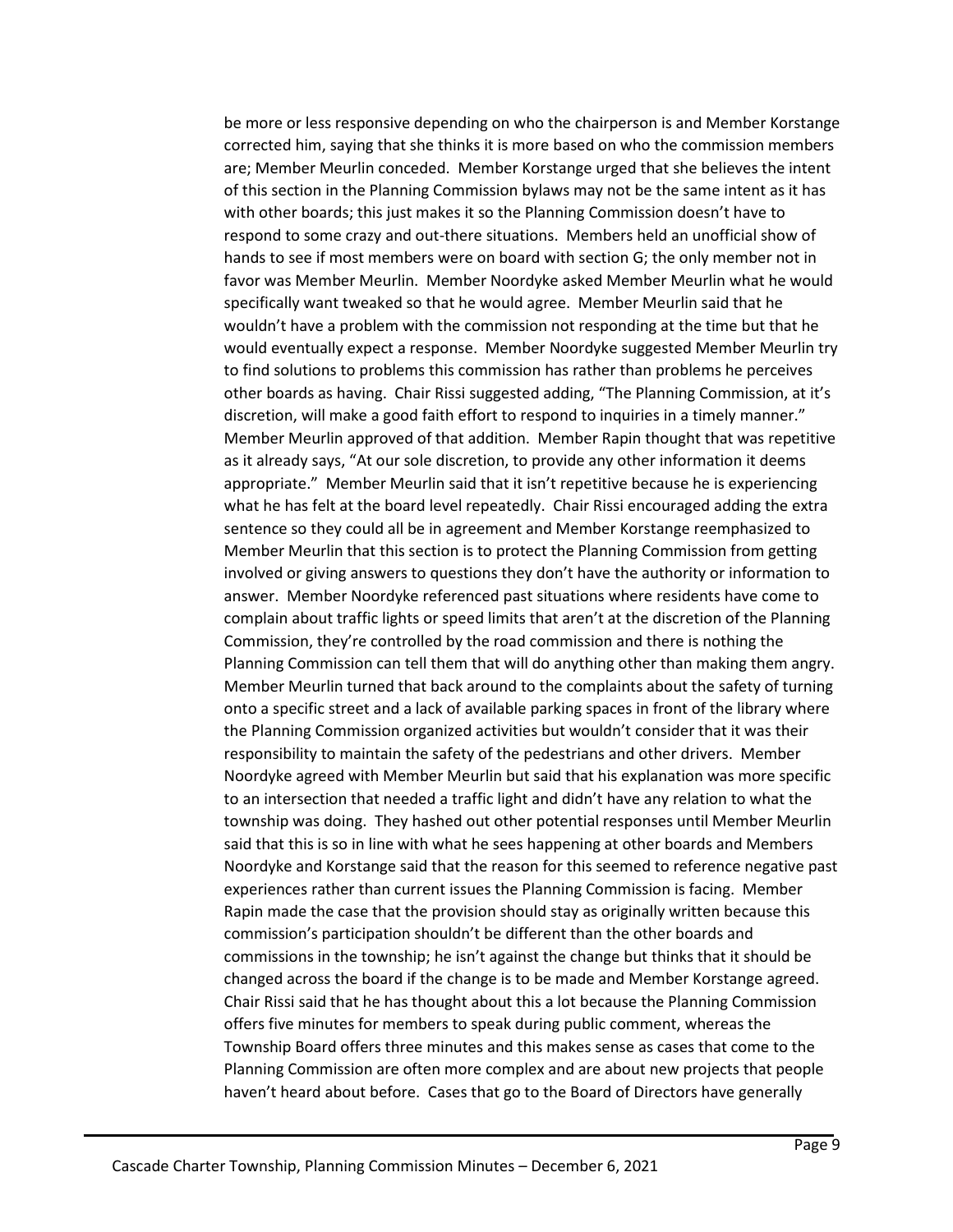already been up for people to see and ask questions on multiple times before they meet on it. Chair Rissi agrees with Member Rapin but also feels like there needs to be space for each board to have small differences that make them more efficient. Member Meurlin said he also agreed with Member Rapin but, if they were trying to make themselves more in line with the Township Board, they may as well, "all leave and resign." Member Korstange suggested changing G so that the default is to respond rather than not to respond. Chair Rissi suggested making it, "Where appropriate, the Planning Commission will make a good faith effort to respond to questions in a timely manner, at its discretion." Member Meurlin stated that this information is not found anywhere in section 23 but it is in the text block at the head of the agendas for the Board of Trustees.

Member Meurlin said that there is not a provision as to when they may have closed meetings but it does mention closed meetings in 7.2. Chair Rissi said that he'd like to understand when the Commission is allowed to go into a closed meeting because he doesn't believe they are allowed to. Member Meurlin said that there is a section in the Open Meetings Act that tells when a group can go into a closed meeting, such as when there is an employee evaluation, but the Planning Commission doesn't do those. Chair Rissi asked staff to ask the attorney if there are times the commission is allowed to go into closed meeting and, if so, what those times are. Interim Planning Director Hilbrands agreed to check with the attorney. Member Meurlin shared two situations where this may be applicable, such as if the township is being sued with respect to a development that the Planning Commission approved or if they were planning to take disciplinary action against a Planning Commission member.

Member Meurlin said that there was in the purposed budget he heard mentioned tonight some discussion on Planning Commission expenses. He asked Member Noordhoek if he remembered anything about it. Member Noordhoek said they were more talking about adding positions and redirecting positions in the Planning Department. Member Meurlin said that, as a private citizen, not as a Roundhill Committee Member, he recommends that the Planning Director must be appointed or approved by the Board of Trustees. Chair Rissi said it already said that and then Member Meurlin found the section. Chair Rissi clarified that this draft says that it is to be done 'in consultation with the Planning Commission' and currently it is not. Chair Rissi stated that this section came from Manager Swayze and Interim Planning Director Hilbrands confirmed that he was correct. Member Meurlin expressed displeasure about a conversation he previously had with Manager Swayze where he said Manager Swayze told him that the Township Manager has full authority to appoint a Planning Director without any consultation.

Chair Rissi brought up rule 10 regarding ex parte communication. The commission agreed to strike it from this document and add it as a separate document with the Rules of Conduct. Chair Rissi made a note that 'rules' will be changed to 'articles' going forward.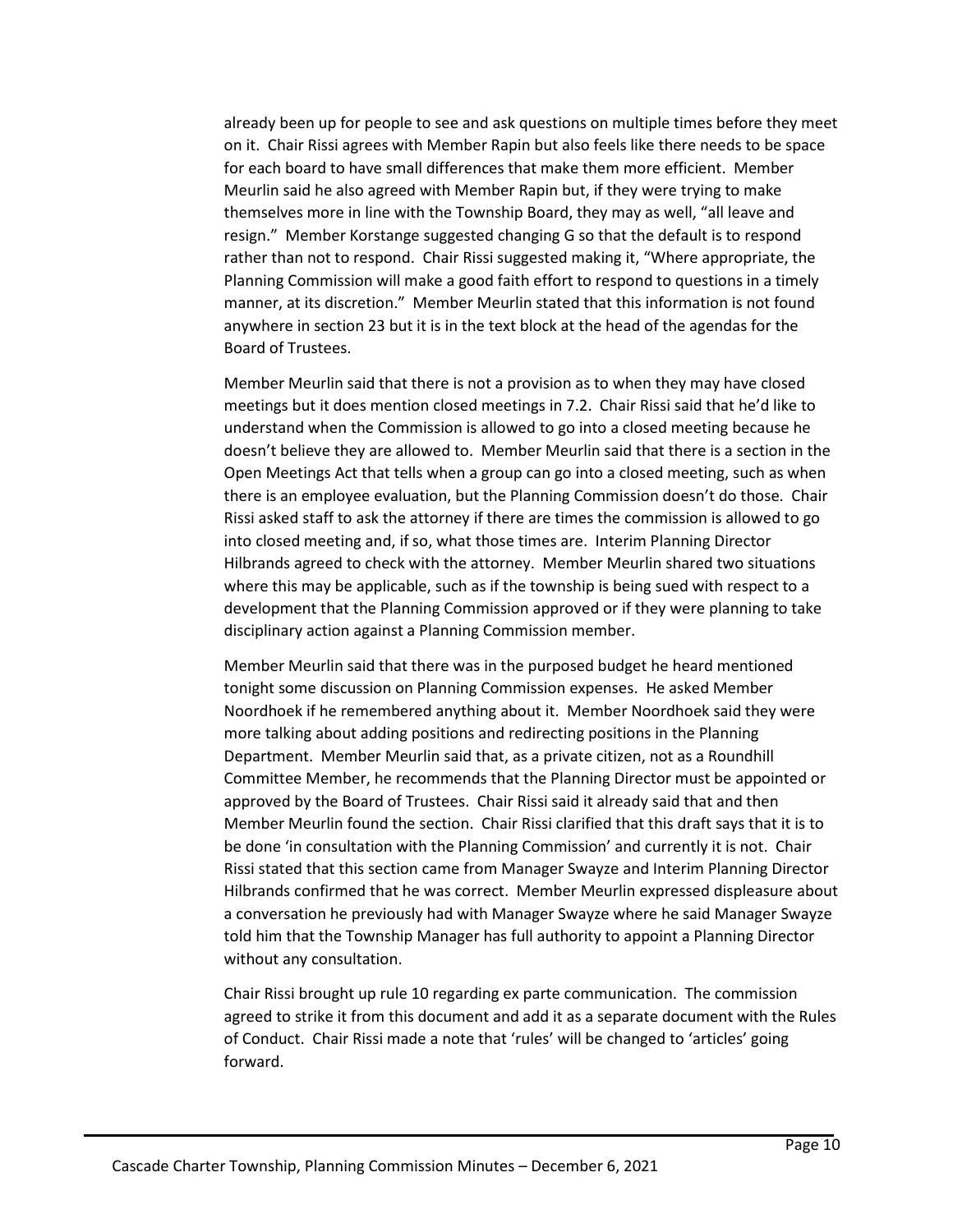Chair Rissi asked the commission if, when Staff bring another draft to the next meeting, will they approve that draft if they all agree with it at that time so that they have a set of functional bylaws and then work on their Rules of Conduct and Conflict with an ultimate goal of a much broader change, if they choose to do so, related to section 23, as they currently only have section 23. Member Korstange said that they hashed through a large amount of the document and would like the next meeting to only contain minor changes such as with wording since they had a deep discussion of it at this meeting. Member Meurlin requested that, when the lawyers look at the document with these edits, they are also asked what else would normally be included in the document that the commission has forgotten. Member Korstange said that this information can be useful in the future when they have more time but that would currently just slow things down. Member Meurlin offered to research what other townships have for bylaws and email the Chairman who will send it to the other members if he notes any glaring omissions.

Member Rapin asked if section 23 is going to be pulled out of the ordinance so that the Planning Commission bylaws are a seperate document and Chair Rissi said that his understanding that it will not be pulled out until the Planning Commission makes a recommendation to the Township Board to have it removed. Chair Rissi said that it's more complicated than just removing that section as it references other boards as well, not just the Planning Commission, so it may need to be re-written if the bylaws are in disagreement with the section. He also said that he doesn't think the board will pull out section 23 right now because the bylaws don't currently conflict with anything in section 23 and there isn't any reason to make a change. Member Rapin tried to clarify the timeline by asking if, at the next meeting they approve the draft of the bylaws, will they then need to try to get section 23 removed or are they okay with approving it regardless. Member Meurlin said that he thinks they will end up needing to deal with it and redraft section 23, eliminating the provision they have in the draft bylaws because they want to be able to easily approve the changes and not worry about section 23. Member Rapin said that he feels they may have to deal with both at the same time. Chair Rissi said that there might be a way to get the Township Board to approve it by saying that they have the ultimate approval over the bylaws. Member Meurlin shared that he believes they are only giving themselves more flexibility with holding meetings and public participation so there shouldn't be a reason the Board of Trustees would have a problem with it. Member Korstange said that she believes it's difficult to have hidden sections, such as section 23, where they would have to have two different documents that needed to be updated when changes are made and she doesn't think the board would want that either.

## **ARTICLE 11. Any Other Business**

**Roundhill Subcommittee:** Member Noordyke asked when they would get a detailed report on the Roundhill Subcommittee findings.

Member Meurlin suggested they share the report they unanimously approved at the last Roundhill subcommittee meeting. He said he recently spoke with Treasurer Pierce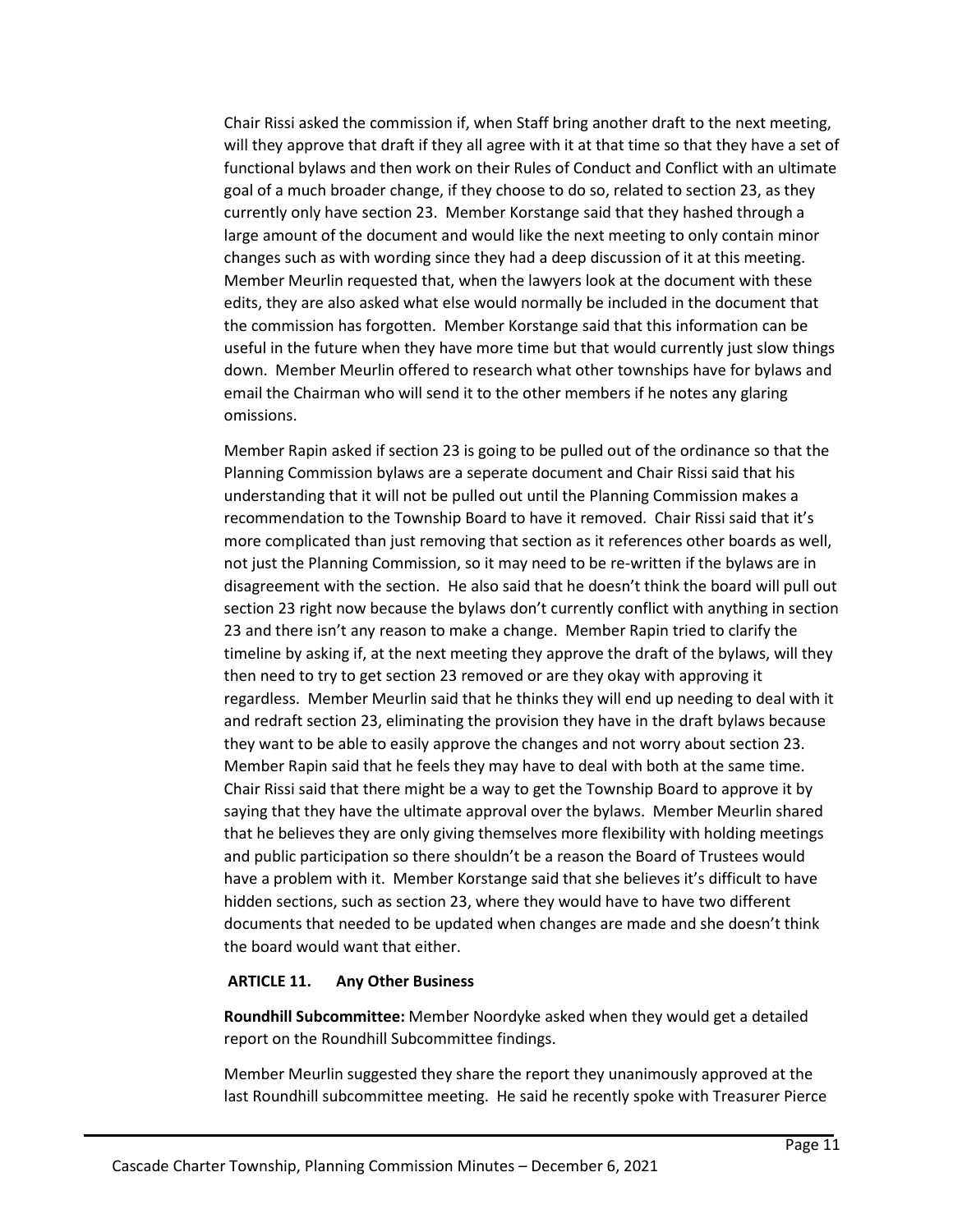who asked about the committee's report and recommendations for further action. Member Meurlin said that the recommendations would come from the whole Planning Commission, not just the subcommittee, and it had not been presented to the Commission yet. Treasurer Pierce requested that it quickly comes before the commission and recommendations are made. Member Meurlin suggested that this be put on the agenda for the next meeting to have recommendations at least in regards to the process and changes that need to be made to it. He said it could be changes to the process such as the definition of a 'minor change'.

Member Korstange said that she could not give any recommendations until she saw a report.

Chair Rissi agreed with her and said that that was why they have a subcommittee meeting on Friday, so that they can discuss the topic and decide what they were going to bring to the December 20<sup>th</sup> meeting.

Member Meurlin believed that they should be able to distribute a final interim Roundhill report shortly following the Friday meeting. Chair Rissi said it would then be emailed out to the rest of the commission members and they would be able to assemble their own thoughts and opinions on suggested changes.

Member Noordyke requested the report also include recommendations from the subcommittee members as they are much more actively involved in the situation and have been acquainting themselves with the case for some time now.

Member Korstange agreed with him and said the rest of the committee would like to hear the subcommittee's recommendations in the report.

Chair Rissi said that it is not currently formatted with recommendations but they made their opinions on it clear and can reformat the report.

**Strategic Planning Surveys:** Member Noordhoek encouraged everyone to fill out the strategic planning surveys that went out and encourage other residents to fill them out as well.

There was discussion as to if the surveys were intended to be one per household or one per resident. Member Noordhoek believed that they were one per household as only one was sent to each address but Member Meurlin believed they were supposed to be one per resident as they could each fill it out online.

Member Meurlin said the township should report back to McKenna about one of the questions that asks you to pick your top three choices but, on the digital version of the survey, you are required to order all of the options, rather than just three, or it won't accept the response.

Member Korstange said that the members need to be cheerleaders for the survey and encourage residents to complete it.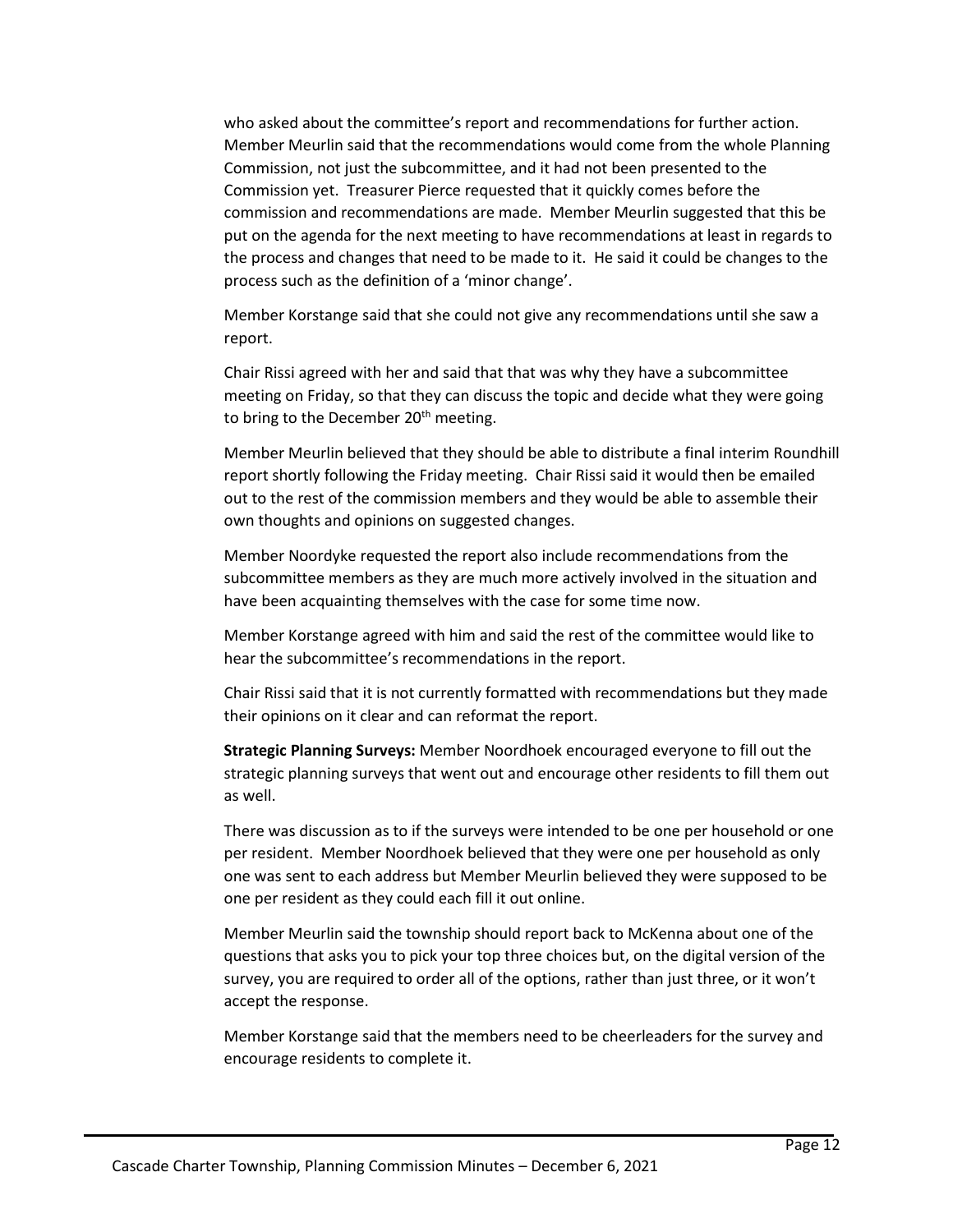**Open Meetings Act:** Chair Rissi shared that the answers to the Open Meetings Act questions that were referred to earlier in the meeting were a request from Member Meurlin in May, before he became a member of the Planning Commission, and the response came to him on August  $16<sup>th</sup>$ . The email was addressed to both Chair Rissi and Member Meurlin but only sent to Member Meurlin who forwarded it to Chair Rissi later that day, until the attorney sent it to Chair Rissi on August  $17<sup>th</sup>$  when they realized he wasn't included on the original email. The email responded to the Open Meetings Act questions that Member Meurlin had asked but it also said they were working on the bylaws issue but the bylaws didn't come until October  $15<sup>th</sup>$ . He wanted to make sure everyone knew he wasn't holding onto information for extended periods of time.

Member Korstange agreed that she didn't think he was, she just wanted everyone to feel like they had the required information to participate.

Member Meurlin stated that, by the time the Open Meetings Act information was shared with them, the questions were irrelevant as the subcommittee had already been created and most of the meetings were already over.

Chair Rissi said that he has a list of items he was trying to shore up and have taken care of before a new chair takes his place in two meetings. He said he would send out a link that had been provided with the Open Meeting Act information that he found very useful but he had originally asked Interim Planning Director Hilbrands to include it when they talked about ex parte communication at the first meeting of 2022. He said that this information wouldn't generally be shared with another member before they came to it in discussion but it happened differently in this case since the other commission member had the information before he did.

Member Meurlin said that it also seemed that it was an Open Meetings Act response that was answering different questions than what were originally asked. Some of these had to do with the meeting that Member Noordyke chaired and some were on the authority of the Roundhill subcommittee, but they weren't questions Chair Rissi and Member Meurlin had asked of her. Member Meurlin found this to be suspicious and believed that she was getting information from a different source.

**New Member Info Packets:** Member Noordyke asked Interim Planning Director Hilbrands if he had a list of items to cover with the new Planning Commission member, once they were appointed, so they could quickly get up to speed. He said yes and Member Noordyke asked him to expand on what the list currently contained. He said that it would include Section 23, Rules of Conduct, the Comprehensive Plan, and Zoning Ordinance. Ideally, they'd have a meeting to go over any questions or confusion.

Member Noordyke suggested including a plat or map of the township so they have a sense of where everything is.

Member Moxley said that, when he joined the Planning Commission, the Community Development Director gave him a map of all of the PUDs in the community. Many of the other members expressed that they'd also like a copy of that. Member Deering